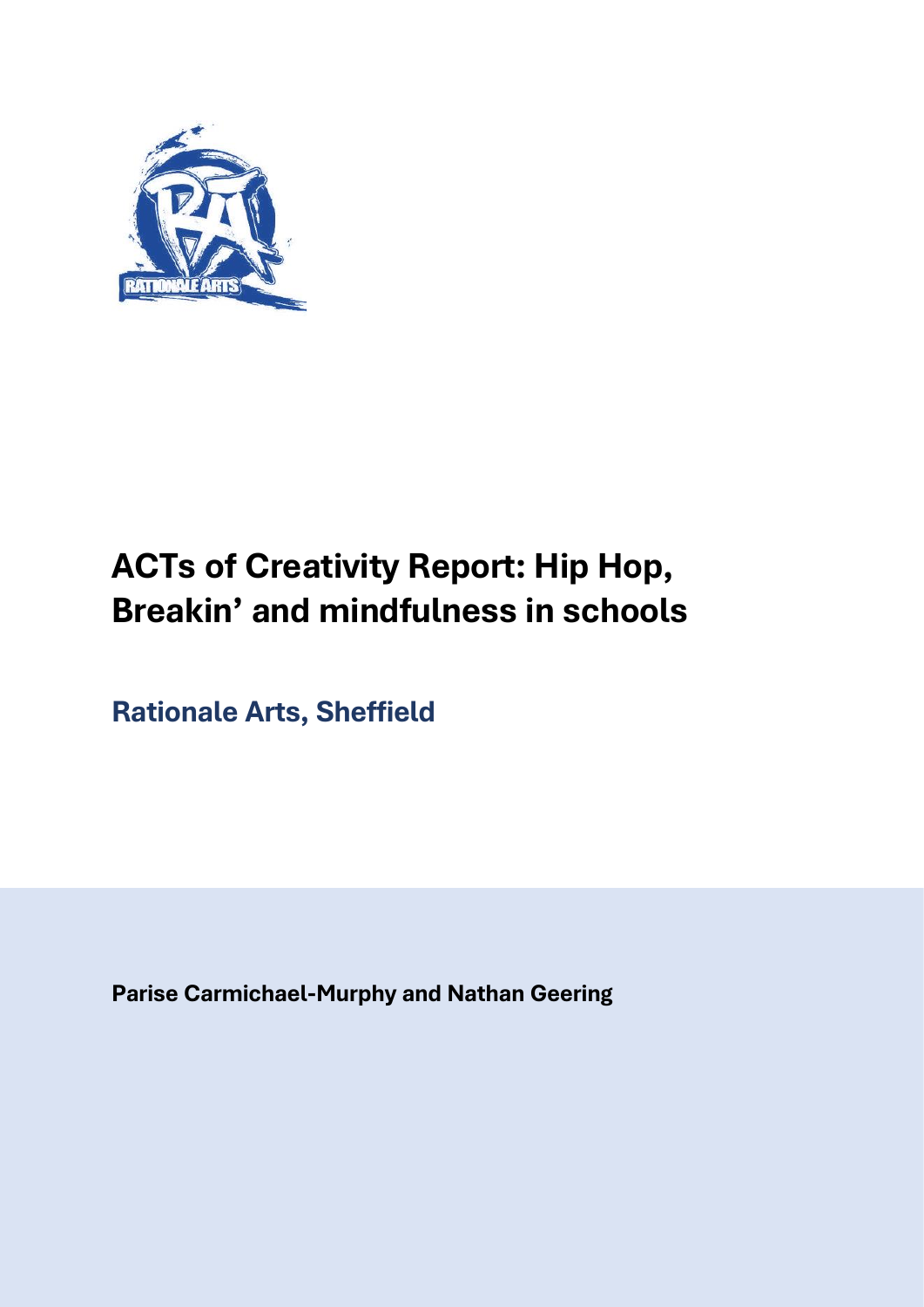## **Contents**

| 1. | <b>About Rationale Arts</b>                                | 3  |
|----|------------------------------------------------------------|----|
| 2. | Introduction                                               | 4  |
| 3. | What do we know about the therapeutic benefits of Hip Hop? | 4  |
| 4. | The 'ACTs of Creativity' project                           | 6  |
| 5. | What feedback did we receive from pupils?                  |    |
| 6. | What did we learn from the feedback?                       | 9  |
| 7. | What is next for ACTs of Creativity?                       | 10 |
| 8. | Summary                                                    | 10 |
| 9. | Acknowledgements                                           | 11 |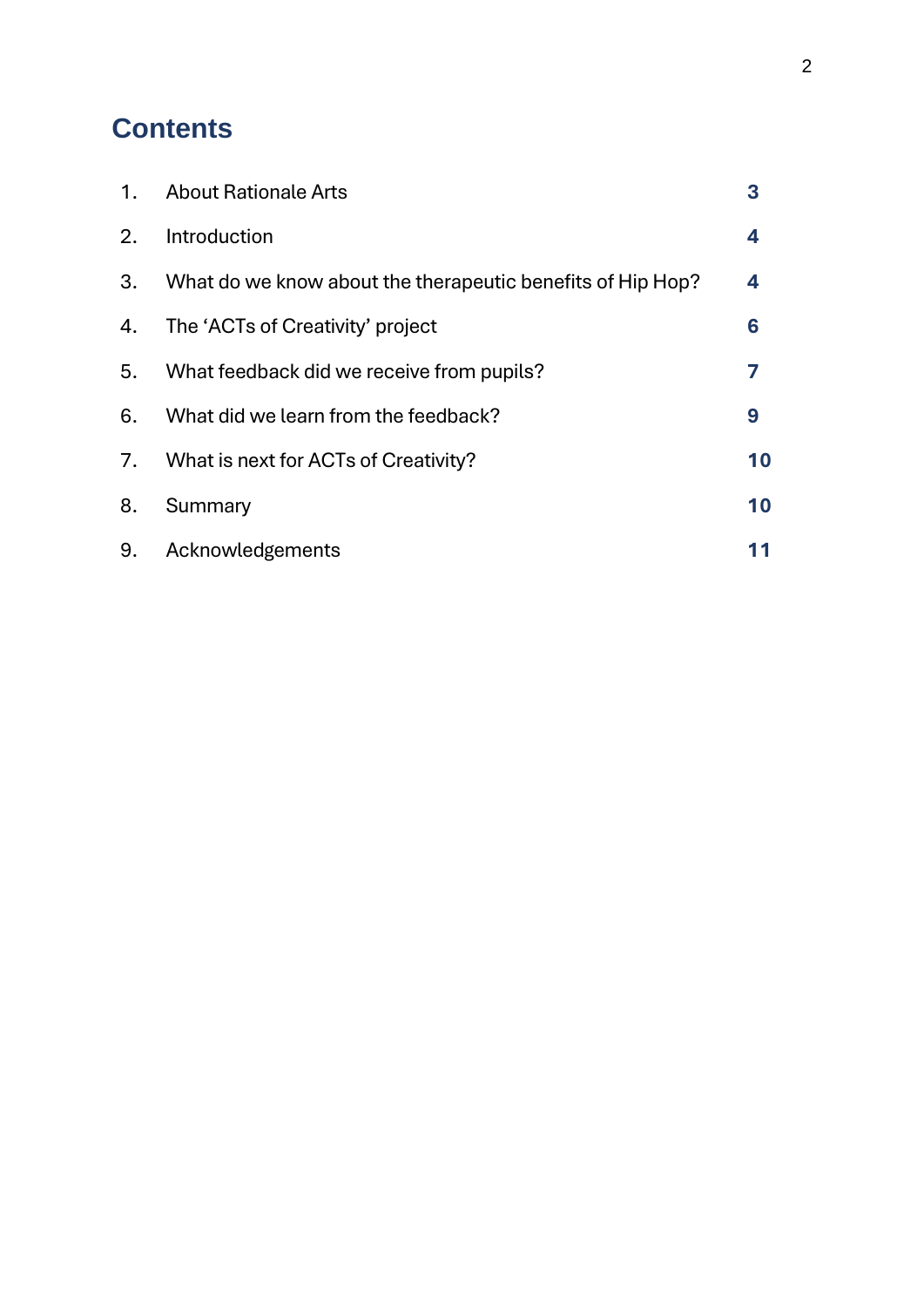## **1. About Rationale Arts**

### **Rationale Arts Charity**

Rationale Arts work closely with mental health professionals, including a Cognitive Behavioural Therapist who helped develop 'ACTs of Creativity'. This initiative is rooted in Acceptance & Commitment Therapy and supports individuals living with anxiety, depression and post-traumatic stress disorder. Additionally, Rational Arts has worked with a Neuroscientist to develop the 'Rational Arts Audio Description Method' to enhance accessibility for visually impaired audiences. Rational Arts have achieved this by reinventing audio description to incorporate beatboxing, poetry and emotive text, which provide a richer soundscape for people with visual impairment. Rationale Arts also run B-Boying workshops that emphasise injury prevention and improve spatial awareness for people with visual impairment.

### **The authors**

**Parise Carmichael-Murphy** is a PhD Education student at the University of Manchester. She completed BSc Early Years and Childhood Studies and MSc Psychology at Manchester Metropolitan University. Parise is passionate about Hip Hop education and co-organised the 2021 Hip Hop & Higher Education conference. [tinyurl.com/parisecm](https://tinyurl.com/parisecm)

**Nathan Geering** is the Director of Rationale Arts Charity and the creator of [Rationale Method.](https://rationalemethod.com/) He is interested in research around the visibility of dance forms for people with visual impairment. Nathan is a trained dancer who specialises in Breakin' and was appointed as the Artistic Director for the 2017 Special Olympics Opening Ceremony.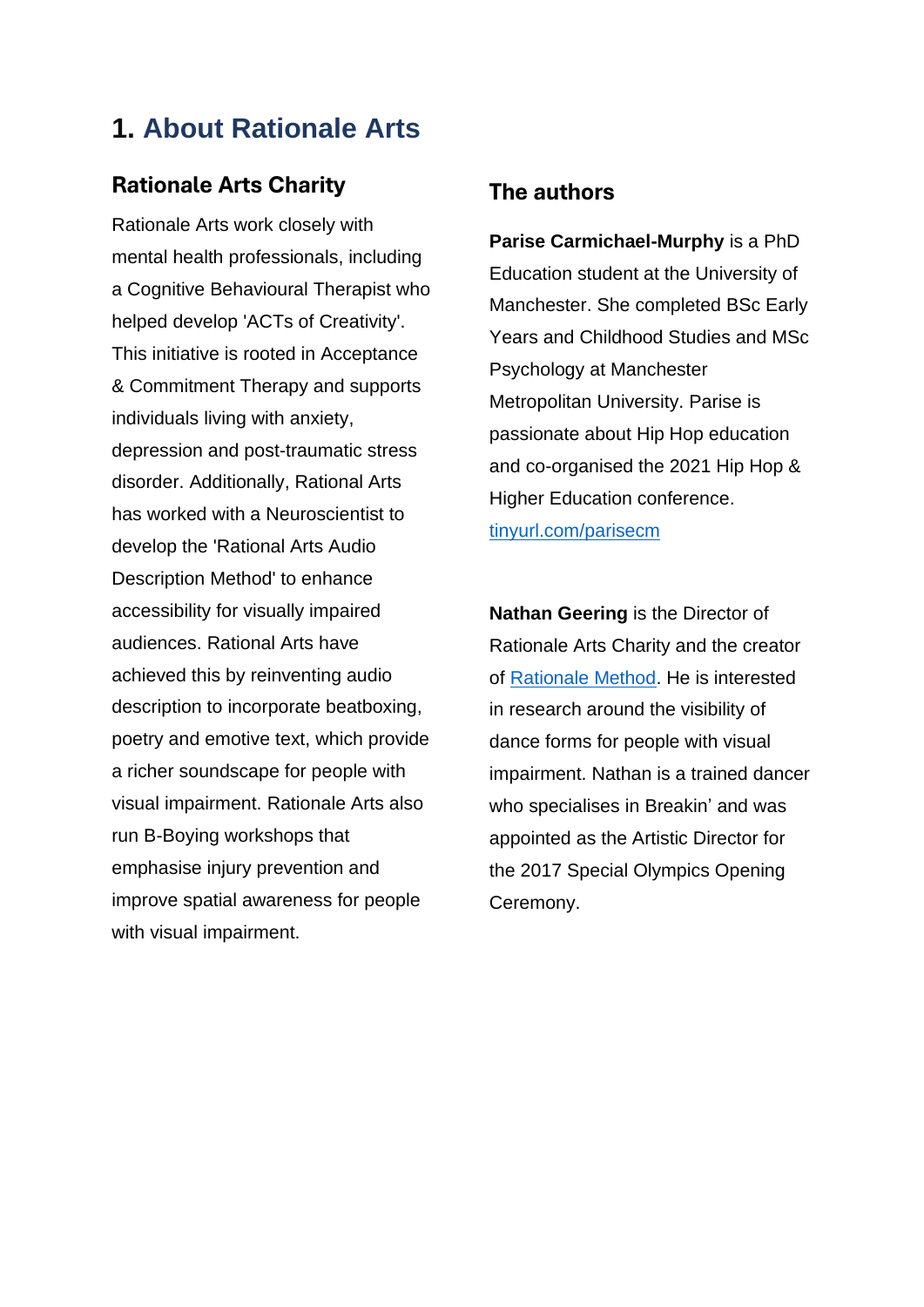## **2. Introduction**

In this report, we reflect on the 'ACTs of Creativity' project delivered in schools across Derbyshire, England. We highlight some of the therapeutic benefits of Hip Hop, focusing on Breakin<sup>'1</sup> and mindfulness<sup>2</sup> and share some of the tools and strategies we used in schools with pupils. We reflect on pupil, teacher, and practitioner feedback to consider the next steps for ACTs of Creativity in schools.

# **3. What do we know about the therapeutic benefits of Hip Hop?**

Hip Hop emerged as a culture and movement, from South Bronx, New York during the 1970s. Hip Hop is often recognised as a global commercial business and a genre of music. However, popular and lesserknown elements of Hip Hop culture include:

## **(1) DJing**

- **(2) Breakin'**
- **(3) graffiti art**
- **(4) MCing**
- **(5) beatboxing**
- **(6) street fashion**
- **(7) street knowledge**
- **(8) street language**
- **(9) street entrepreneurialism**

Breakin' (also known as Breakdancing) incorporates martial arts with dance styles of the African Diaspora. Breakin' featured at the 2018 Summer Youth Olympics and from 2024, will feature as a sport in the Olympic games. More recently, Breakin' has been more readily incorporated into physical health interventions, particularly those related to occupational therapy, for example in injury prevention.

Over the years, Hip Hop scholars have highlighted the therapeutic benefits of engagement in and around Hip Hop culture. Some of the therapeutic benefits of Hip Hop culture have been highlighted in mental health services and as a means of community

<sup>&</sup>lt;sup>1</sup> An acrobatic dance style that emerged from Hip Hop culture.

<sup>2</sup> Mindfulness is used to describe activities that encourage individuals to be attentive.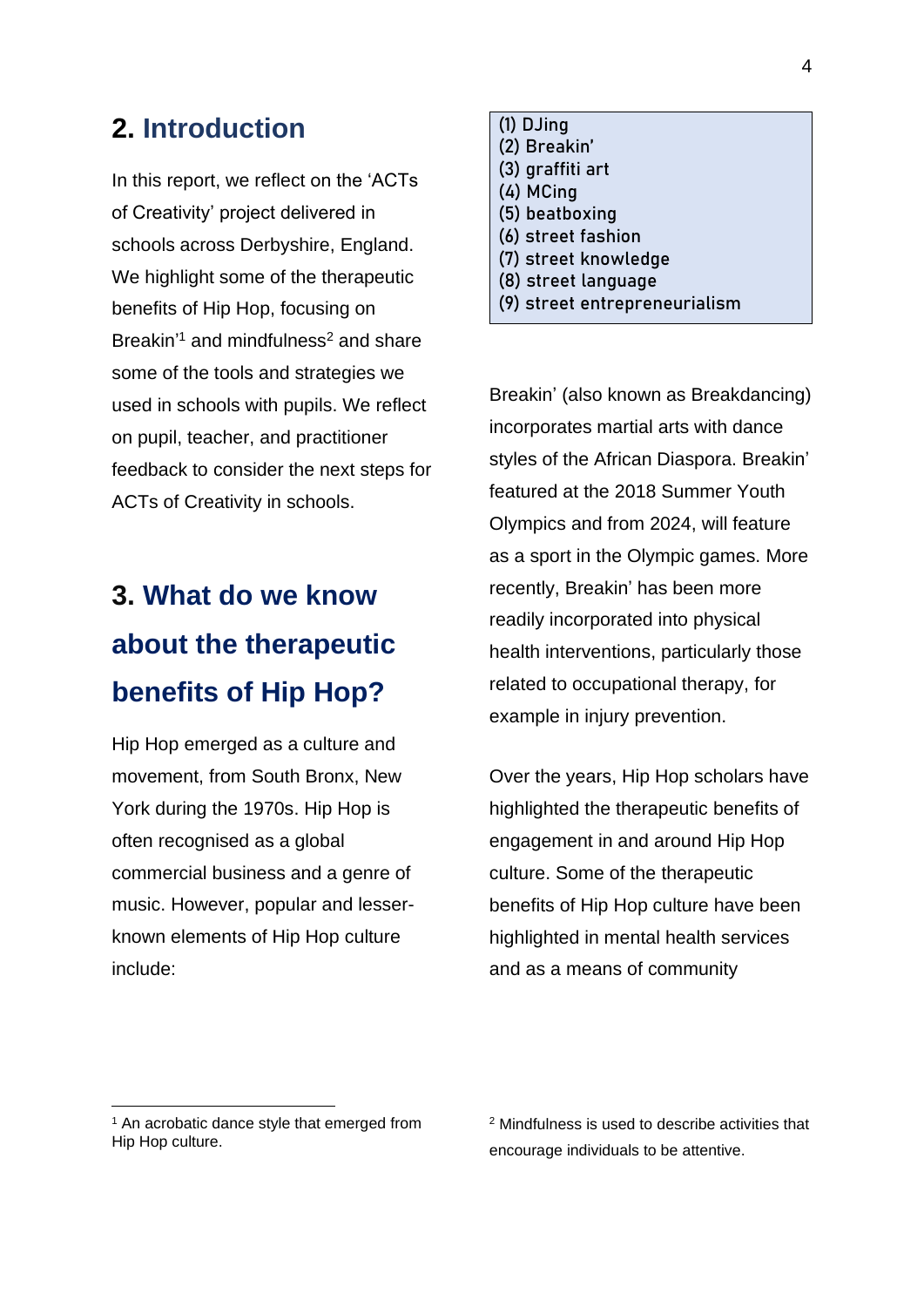healing. <sup>3</sup> Concerning music, Hip Hop lyrics have been used as a tool for change in narrative therapy, <sup>4</sup> Hip Hop songs have been shown to reduce stress and improve cognitive performance,<sup>5</sup> and MCing has been highlighted as significant means of voice and empowerment.<sup>6</sup>

There is a lack of research that explores the therapeutic benefits of Breakin' specifically; instead, they focus on injuries associated with the art form. Some literature begins to draw together the therapeutic benefits of hip hop music and dance, particularly when engaging young people. For example, how co-creating dance choreography supports groups to develop bonds and mutual interests. <sup>7</sup> However, this is very much focused on 'youth' and offers little

exploration of children's experiences across primary schools.

In the UK, Youth Music Charity stresses the importance of schools embracing contemporary music across education to improve and support pupils engagement. Across the US, Hip Hop has been embraced as a pedagogical approach to increase engagement, but Hip Hop as an intervention for increased wellbeing is much less explored.<sup>8</sup> The majority of studies on Hip Hop activities in schools have been published in the last decade, focus mostly on rap as the medium of delivery, and were most likely to be delivered with high school age pupils (age  $13+$ ).<sup>9</sup> Benefits of school-based Hip Hop interventions include but are not exclusive to: greater student health awareness; behaviour change and increased

everyday music listening, music therapy, and commercial rap music. Child and Adolescent Social Work Journal, 30(2), 139-167. DOI:10.1007/s10560-012-0285-x <sup>7</sup> Hayhoe, S., & Geering, N. (2020). Report on the Sound Pad Project: The Co-Creation of Breakdancing, Dance Education and Technology. https://www.lse.ac.uk/cpnss/assets/documents /2020-LSE-SoundPadReport.pdf <sup>8</sup> Crooke, A. H. D., Comte, R., & Almeida, C. M. (2020, February). Hip Hop as an Agent for Health and Wellbeing in Schools. In Voices: A World Forum for Music Therapy (Vol. 20, No. 1). DOI:10.15845/voices.v20i1.2870 <sup>9</sup> Ibid.

<sup>33</sup> Levy, I., Emdin, C., & Adjapong, E. S. (2018). Hip-hop cypher in group work. Social Work with Groups, 41(1-2), 103-110. DOI:10.1080/01609513.2016.1275265 <sup>4</sup> Heath, T., & Arroyo, P. (2014). 'I gracefully grab a pen and embrace it': Hip-hop lyrics as a means for re-authoring and therapeutic change. International Journal of Narrative Therapy & Community Work, (3), 31-38. DOI:10.3316/informit.793457631228135 <sup>5</sup> Arrulo, T. G., Doumas, M., & Papageorgiou, K. A. (2021). Beneath the surface: The influence of music and the dark triad traits on stress and performance. Current Psychology, 1-15. DOI:10.1007/s12144-021-01664-0 <sup>6</sup> Travis, R. (2013). Rap music and the empowerment of today's youth: Evidence in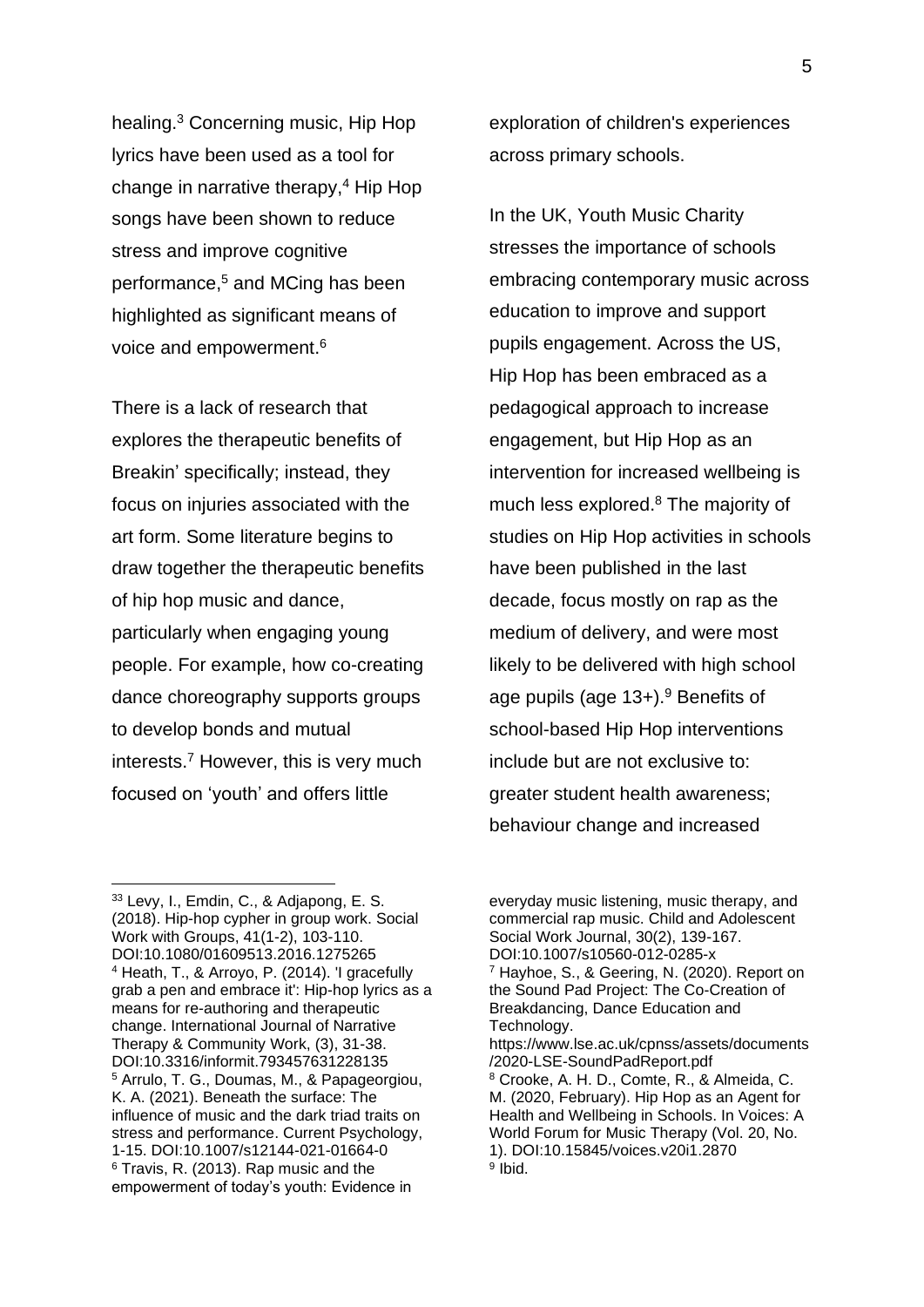engagement; self-expression and social connection; greater connection to classroom and learning; connection to school and community; psychosocial wellbeing and emotion and behaviour regulation; mutual social support; and openness to counselling.<sup>10</sup>

## **4. The 'ACTs of Creativity' project**

In this section, we describe the 'ACTs of Creativity project' that Rationale Arts delivered across schools with children and young people aged 8-16.

### **What was the aim of the**

#### **project?**

The ACTs of Creativity project embraces the principles of Acceptance Commitment Therapy (ACT) which encourage people to think about and relate to their feelings and emotions. The project aimed to encourage children and young people to learn

about themselves by processing their feelings and connecting with their bodies and emotions using creative and artistic means.

# **What is Acceptance and**

### **Commitment Therapy (ACT)?**

Acceptance and Commitment Therapy (ACT) aims is to increase psychological flexibility to live meaningful lives. It does so by supporting individuals to develop an awareness of their personal values and thoughts and how these relate to the feelings they experience in everyday life.<sup>11</sup> By supporting children and young people to distinguish between the self, body, physical feelings and emotions, they are encouraged to recognise events as something that happens rather than a part of the self. ACT looks to encourage psychological flexibility, supporting individuals to recognise the relationship between what they experience and how they think about  $it.12$ 

 $10$  Ibid.

<sup>11</sup> Swain, J., Hancock, K., Dixon, A., Koo, S., & Bowman, J. (2013). Acceptance and commitment therapy for anxious children and adolescents: Study protocol for a randomized controlled trial. Trials, 14(1), 1-12. DOI:10.1186/1745-6215-14-140

<sup>12</sup> Samuel, V., Constable, C., Harris, E., & Channon, S. (2021). Developing the content of a brief universal acceptance and commitment therapy (ACT) programme for secondary school pupils: InTER-ACT. Pastoral Care in Education, 1-20. DOI: 10.1080/02643944.2021.1977991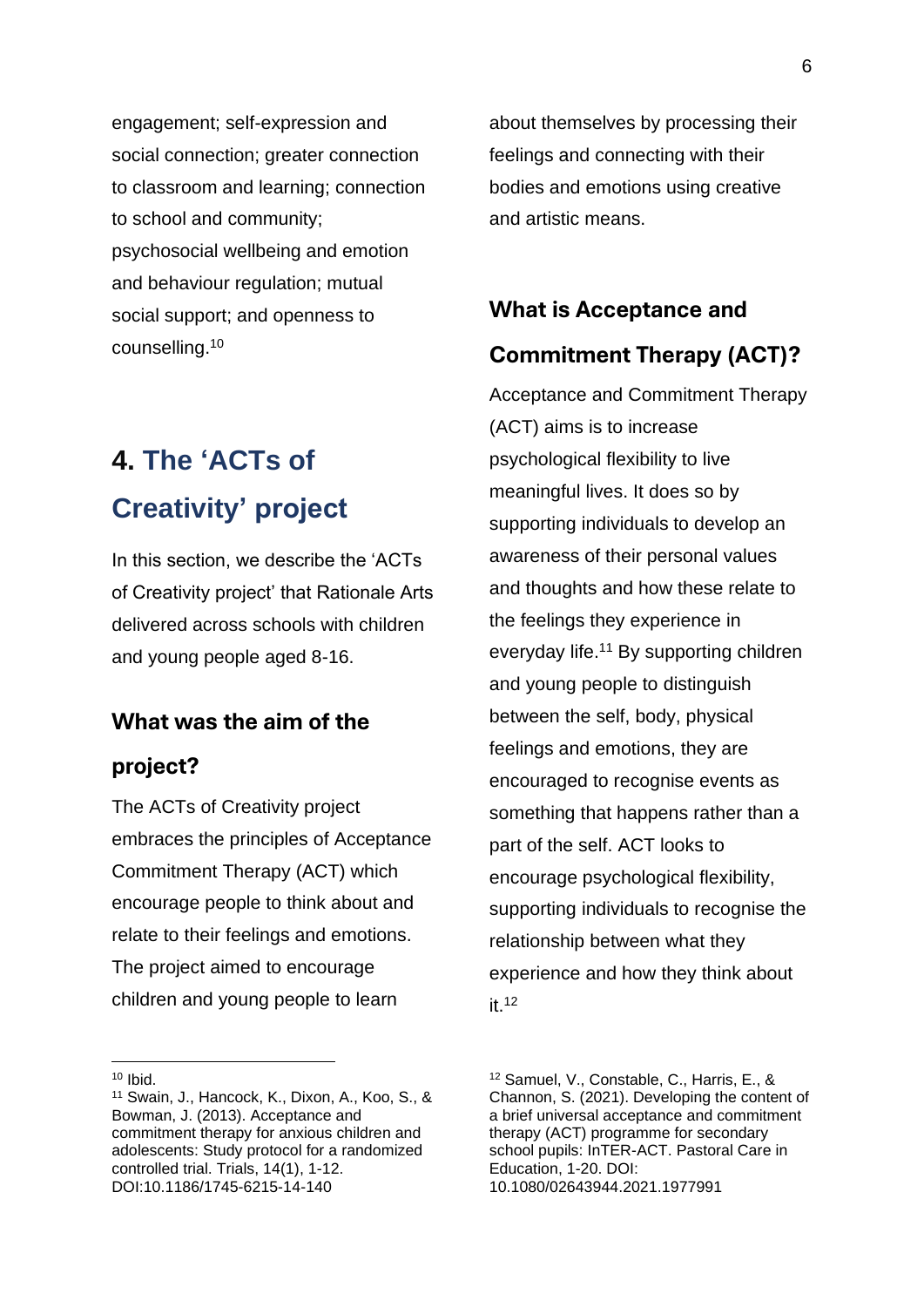#### **Who took part?**

Pupils were aged 8-10 across four primary schools and aged 14-16 at 1 SEN school across one district in Derbyshire, UK. Practitioners delivered forty-eight face-to-face sessions: class sizes ranged from 7-33 pupils, with an average class size of twenty-four. Across the five schools, the average school capacity was 176 with an average of 45.7% of pupils eligible for free school meals (FSM).<sup>13</sup>

#### **How was the project**

#### **delivered?**

The project took place over 8 weeks between April and June 2021, with each class delivered by one person and lasting for 1 hour. Pupils took part in eight sessions. During classes, pupils were encouraged to connect with their bodies and emotions in relatable ways. Practitioners delivered taster sessions to each group who then chose which activity they would like to pursue for the duration of the project. The ACTs of Creativity that

pupils voted to take part in are listed below:

- **1. Hip Hop dance and Breakin'**
- **2. Beatboxing**
- **3. Using contact staffs<sup>14</sup>**

**Each element was combined with meditative practices and breathing exercises.**

## **5. What feedback did we receive from pupils?**

#### **How was feedback received**

#### **during sessions?**

At the beginning and end of each class, pupils were asked to indicate how they were feeling by standing in a designated location in their classroom. Each location was assigned a number that matched a 5-item Likert scale used to rate their feelings. The scale is as follows:

- **(1) feeling very bad**
- **(2) feeling bad**
- **(3) feeling okay**
- **(4) feeling good**
- **(5) feeling amazing**

<sup>&</sup>lt;sup>13</sup> Data for school capacity and pupils' free school meal eligibility was drawn from: GOV.UK. (2021). Get Information about Schools. [https://www.get-information](https://www.get-information-schools.service.gov.uk/)[schools.service.gov.uk/](https://www.get-information-schools.service.gov.uk/)

<sup>&</sup>lt;sup>14</sup> A contact staff is a piece of equipment with weighted ends that is manipulated using the body.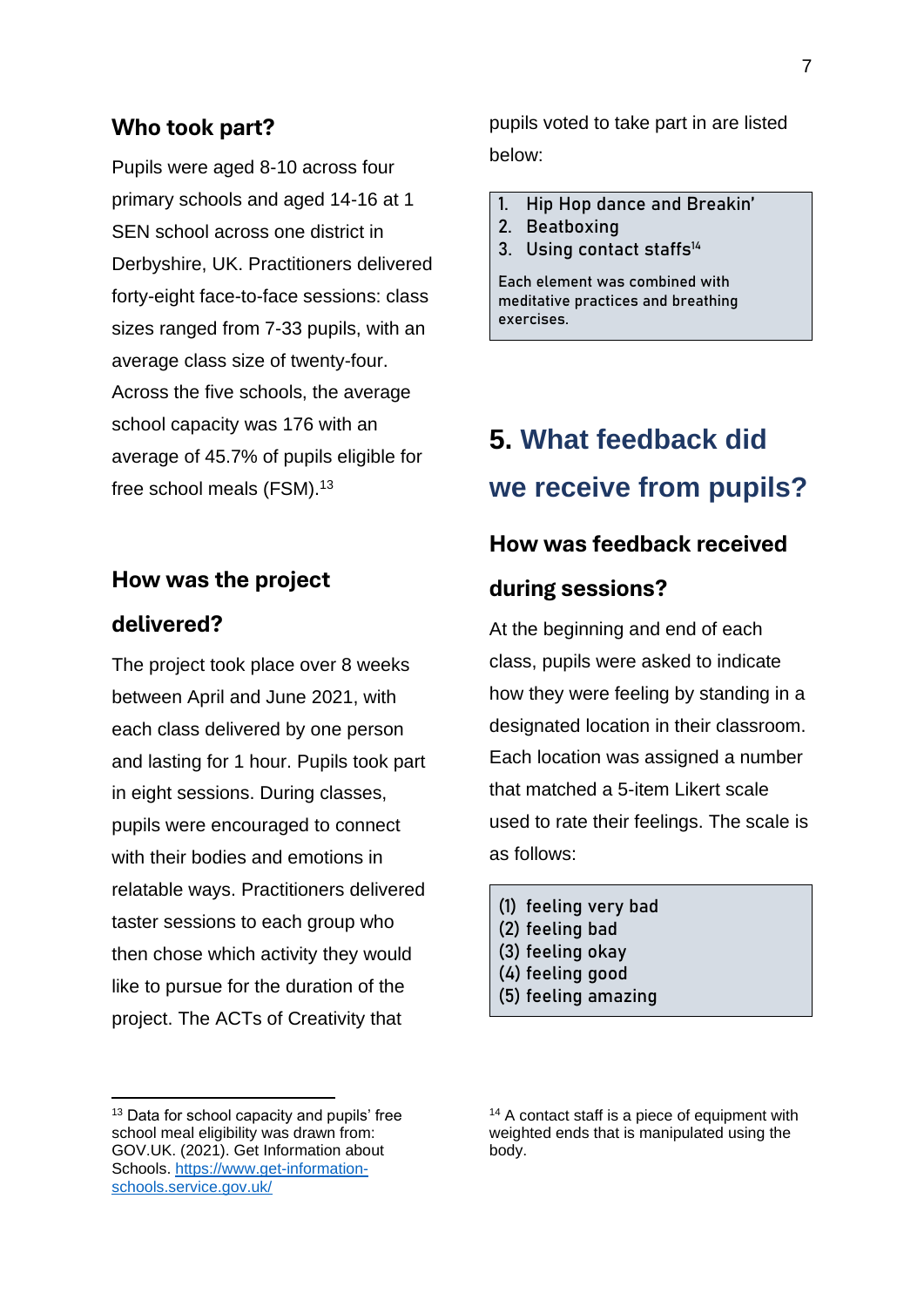Pupils self-ratings were analysed across the first four sessions at all schools. On average, across all schools and sessions, pupils were less likely to rate themselves as feeling 'very bad', 'bad', 'okay', or 'good' and almost twice (49%) as likely to describe themselves as feeling 'amazing'.

### **How was feedback received**

#### **after sessions?**

After the project had finished, teachers asked their pupils to produce written feedback on how they felt about the sessions.

### **Transferable skills**

Across feedback, pupils shared how they used the skills from the session outside of the Physical Education (PE) class, particularly within the home. Many pupils wrote about using the breathing exercises in situations where they felt overwhelmed, stressed, or upset.

#### **Describing feelings**

Concerning what might be considered more desirable feelings, pupils shared that taking part in the activities provided them with feelings of:

**'courage', 'confident', 'braver', 'felt better'**

Pupils also used positive words to describe their experiences, such as:

**'fabulous', 'like', 'love', 'very positive', 'fun', 'amazing', 'enjoyed', 'wicked'**

Pupils wrote often about how their participation had helped them reduce less desirable feelings, a range of words were used to describe less positive emotions including:

**'mad', 'angry', 'not positive energy', 'sad', 'stress', 'very sad', 'not smiling', 'anger', 'negativity'**

### **Personal challenges**

Pupils tended to feel challenged by the activities physically but also as a social activity. Some pupils described not feeling confident to dance in front of peers, whilst others enjoyed the opportunity to show their peers what they could do. This was described as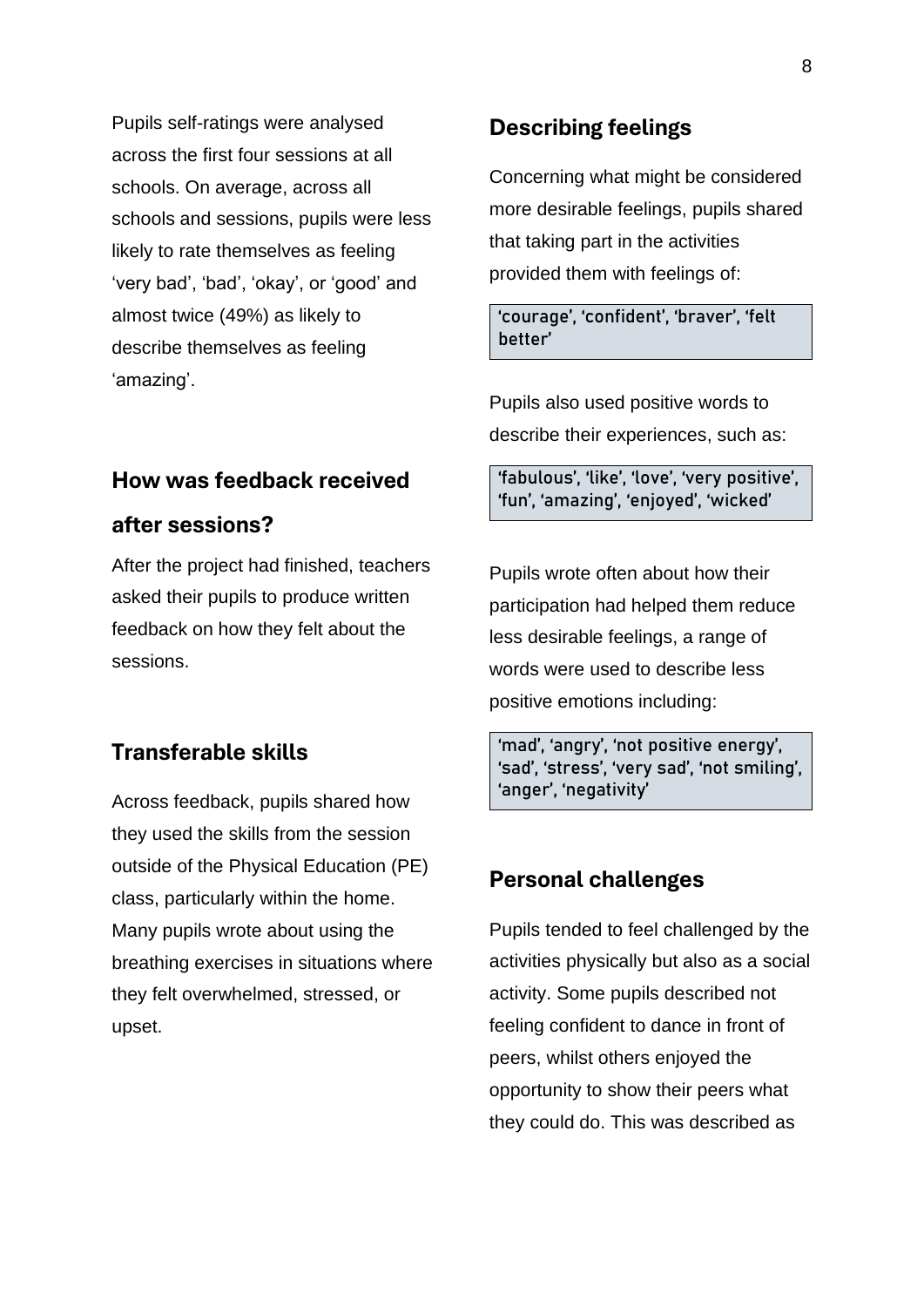an opportunity to 'join in' or 'show off'.

## **Perceived benefits**

Pupils shared that some of the benefits of taking part were helping others, feeling listened to, being able to exercise, demonstrating their abilities, learning a new skill, and having fun with friends. Many pupils shared that they enjoyed the dance movements combined with breathing techniques as they helped them to calm down.

#### **Suggested improvements**

Pupils tended to refer to the physical difficulty of the sessions, such as hurting themselves or feeling tired as a negative. A small number of pupils shared that the sessions were sometimes embarrassing or boring.

#### **Teachers' thoughts**

We use 'teachers' to refer to school staff who work in the classroom with pupils. We received written or verbal feedback from five teachers across the five schools who felt that their classes

had really enjoyed the session. Teachers felt that pupils' cooperation skills had developed and that they had learned skills to manage their emotions in positive ways.

## **6. What did we learn from the feedback?**

#### **Asking pupils for feedback:**

Children were asked by their teachers how they felt about the sessions. Asking children and young people how they *feel* is quite different to asking them what they *think*. Although not prompted, many chose to give their feedback as a drawing. Interestingly, several pupils chose to draw on their forms. During sessions and on feedback forms, pupils tended to vocalise their experiences of both positive and negative feelings. Pupils gave shared feedback in several ways including: (1) written words, (2) written number rating, (3) drawn images. In an earlier interview, Nathan shared 'the thing with trauma is that the last place it usually comes out of is your mouth'. 15

<sup>15</sup> Abbott, I. (2020). Nathan Geering: Interview. Hip Hop Dance Almanac, 1, 1–16.

https://www.hiphopdancealmanac.com/post/na than-geering-1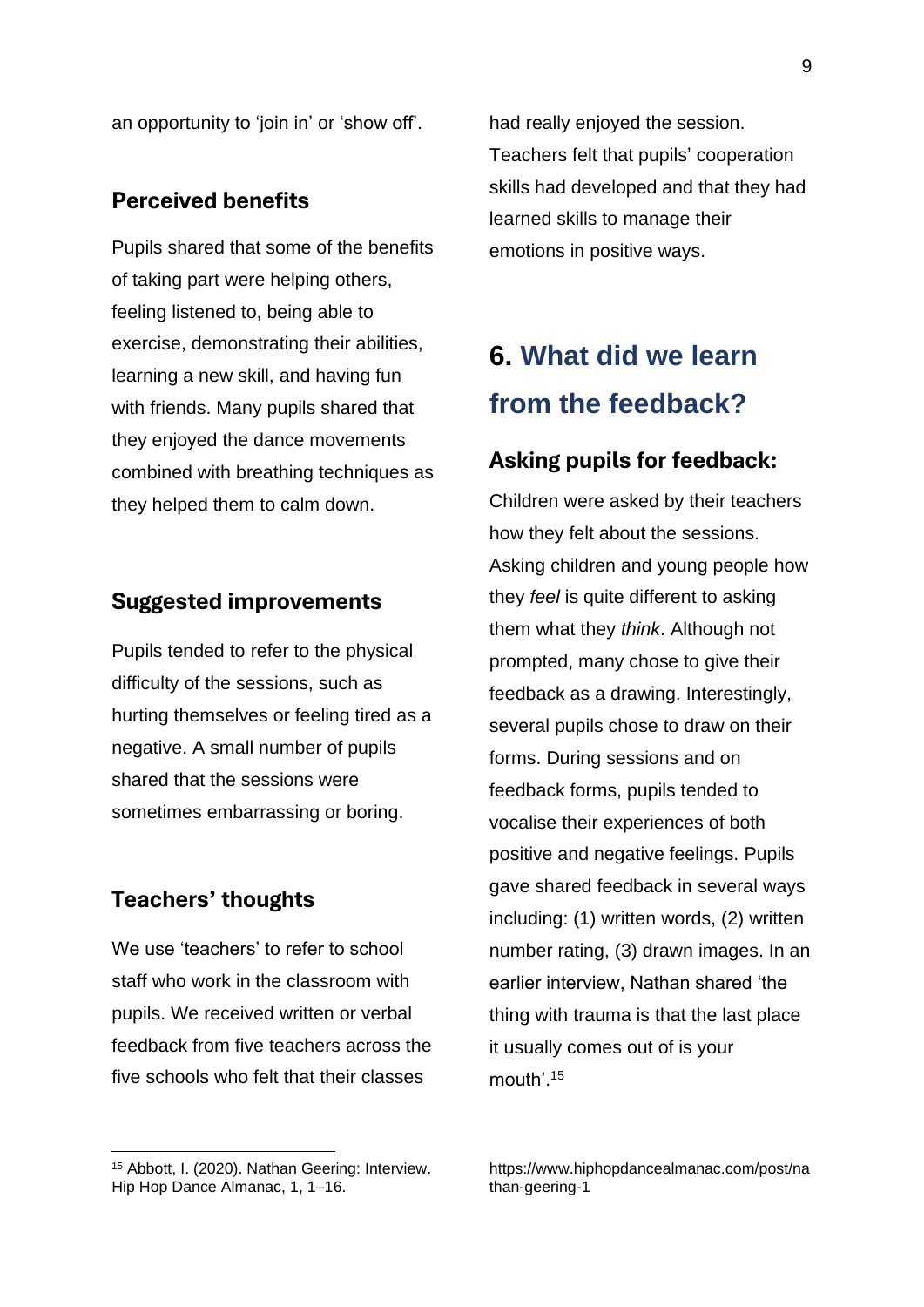Some of the numerical data were collected inconsistently for example in one school, pupils were asked to rate their feelings on a scale of 1 to 4, rather than 1 to 5. It could be possible that pupils responses reflect their enjoyment of the class and should not necessarily be taken as indicators of improved mental health.

### **Interpreting feedback:**

Pupils were asked how they *feel* about the sessions. Interestingly, they often responded with illustrations. Something to consider here is that children might want to express their feelings in non-written ways.

# **7. What is next for ACTs of Creativity?**

When Breakin', individuals are encouraged to be in the present. For example, being aware of the self and surroundings including what the body is doing, how to move within spaces, and how to respond and connect to cues in the music.

Sessions were initially planned to be delivered to primary and secondary schools, but the return from home to face-to-face learning during the COVID-19 pandemic meant that schools were understandably not able to commit to the project and face-toface was the preferred delivery style for this project.

Rationale Arts are now working to develop digital content to support educators to implement Hip Hop life skills in flexible ways that fit the needs of their learners, class, and school. Rationale Arts plan to develop a series of dance and music videos that include aspects of the ACTs of Creativity for teachers to use in classrooms.

## **8. Summary**

In this report, we have highlighted some of the therapeutic benefits of Hip Hop but stressed the need to focus more specifically on the therapeutic benefits of Hip Hop dance movement. Rationale Arts delivered the ACTs of Creativity projects to five schools across Derbyshire to support emotional and mental health for pupils. Reflecting on pupil feedback, the main benefits of taking part in ACTs of creativity include building confidence, learning strategies to calm down, and the opportunity to realise and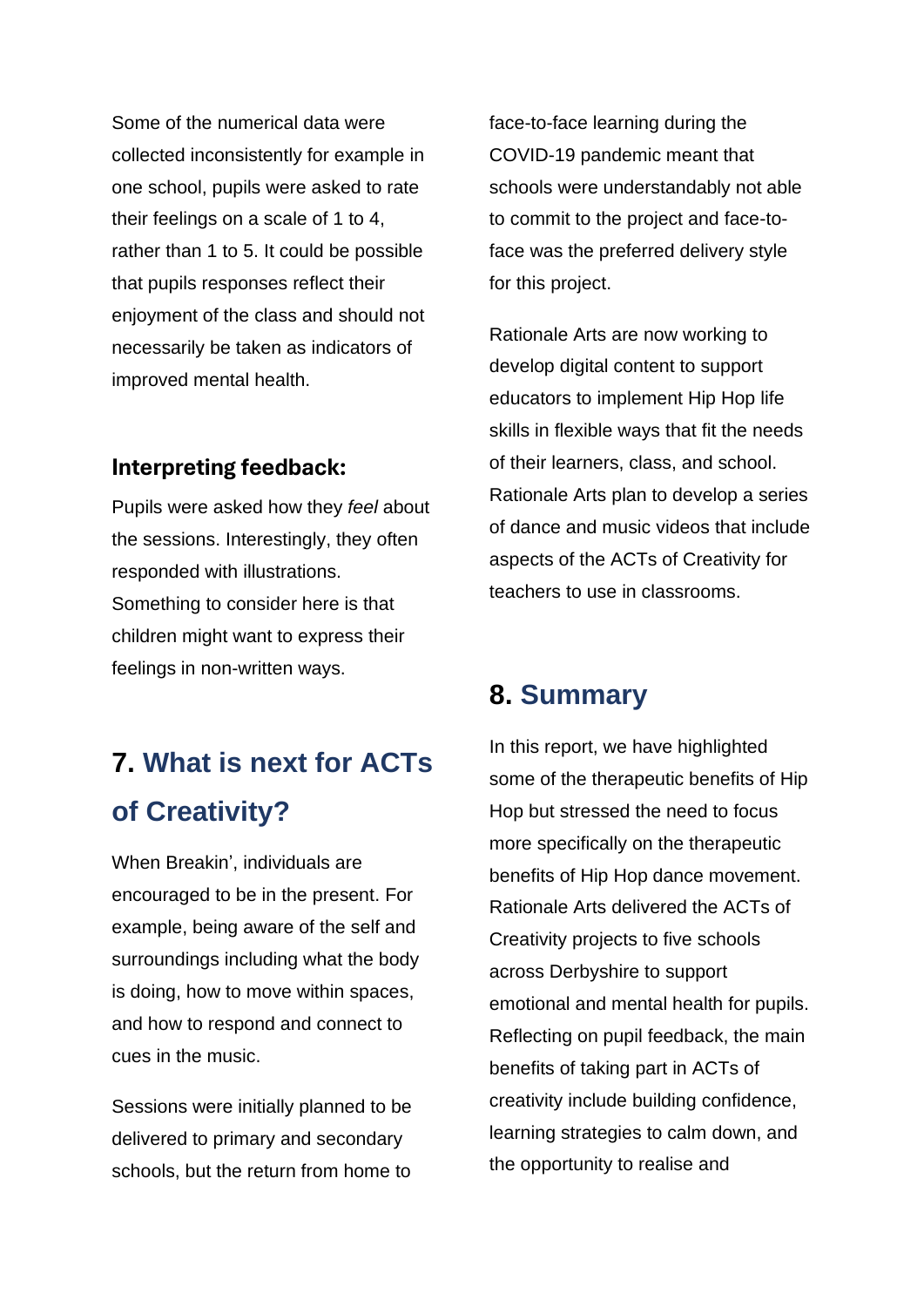demonstrate physical ability. As a result of the ACTs of Creativity project, Rationale Arts is working to develop

digital content to support educators to implement Hip Hop life skills in flexible ways that fit the needs of their learners, class, and school. At first, Breakin' might appear as a continuous series of rapid movements, but we suggest that it offers an important opportunity for children and young people to slow down and to connect with their inner selves, their feelings, their bodies, and their peers.

## **9. Acknowledgements**

We would like to acknowledge the work of the team from Rationale Arts who helped deliver the sessions in schools. Thanks to Jonny Boyle, Chris Brayford and Sam Underwood.

Our thanks also to Dr Alex Mason for providing feedback on an earlier draft of this report.